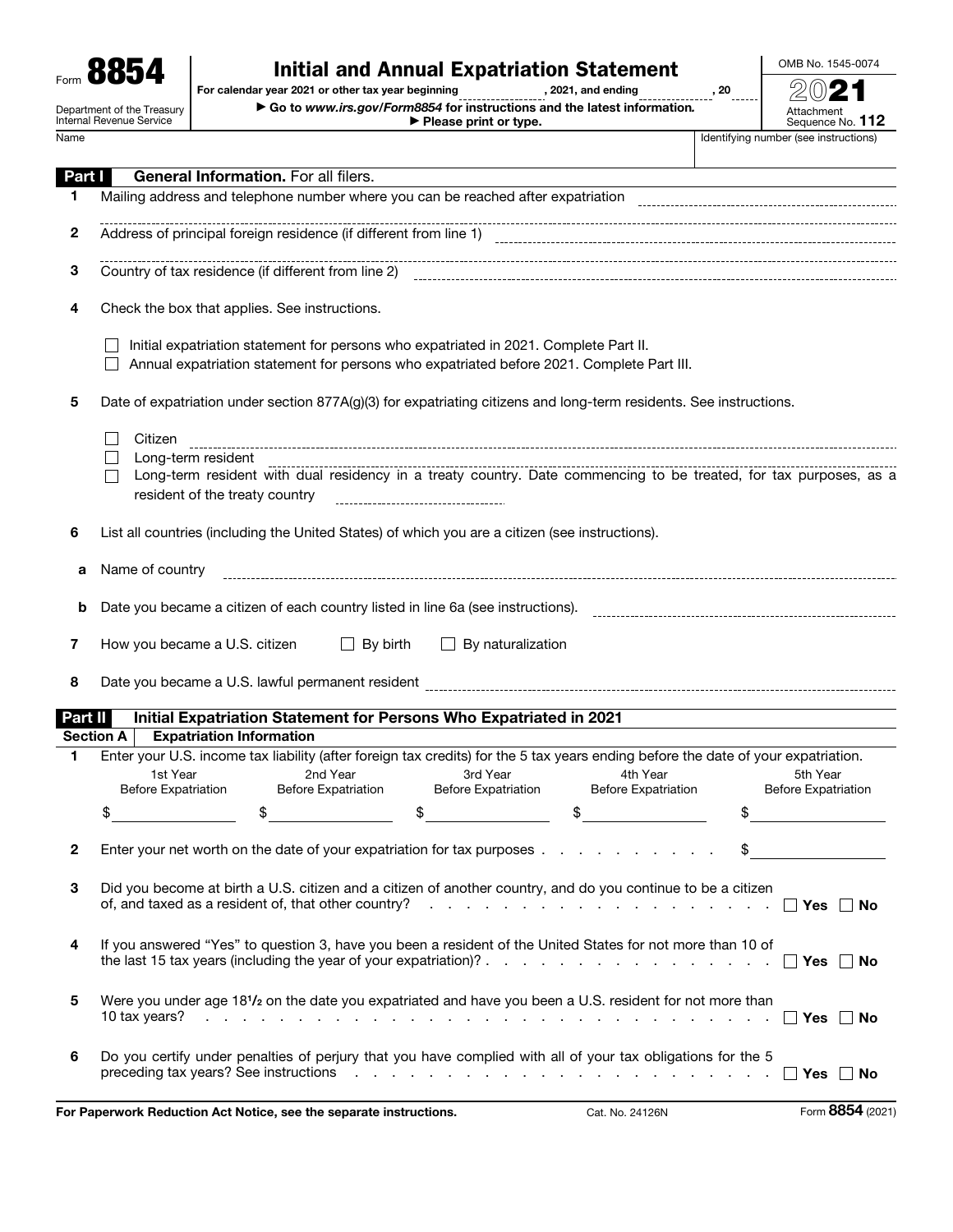#### Section B | Balance Sheet

List in U.S. dollars the fair market value and the U.S. adjusted basis of your assets and liabilities as of your expatriation date. For Lines 6 and 7, list in U.S. dollars the present value of your pensions and deferred compensation interests as of your expatriation date. For more details, see the instructions.

|    | <b>Assets</b>                                                           | (a) Fair market<br>value (FMV) | (b) U.S. adjusted<br>basis |
|----|-------------------------------------------------------------------------|--------------------------------|----------------------------|
| 1. | Cash, including bank deposits                                           |                                |                            |
| 2  | Marketable stock and securities issued by U.S. companies .              |                                |                            |
| 3  | Marketable stock and securities issued by foreign companies             |                                |                            |
| 4  | Nonmarketable stock and securities issued by U.S. companies             |                                |                            |
| 5  | Nonmarketable stock and securities issued by foreign companies          |                                |                            |
| a  | Separately state stock issued by foreign companies that would           |                                |                            |
|    | be controlled foreign corporations if you were still a U.S. citizen     |                                |                            |
|    | or permanent resident. See instructions                                 |                                |                            |
| b  | Provide the name, address, and EIN, if any, of any such company         |                                |                            |
|    |                                                                         |                                |                            |
|    |                                                                         |                                |                            |
| 6  | Pensions or similar retirement arrangements (both U.S. and              |                                |                            |
|    | foreign). See instructions                                              |                                |                            |
| 7  | Deferred compensation (including stock options). See instructions       |                                |                            |
| 8  | Partnership interests. See instructions                                 |                                |                            |
| 9  | Assets held in trust. See instructions                                  |                                |                            |
| 10 | Beneficial interests in trusts not included in line 9. See instructions |                                |                            |
| 11 | Intangibles used in the United States                                   |                                |                            |
| 12 | Intangibles used outside the United States                              |                                |                            |
| 13 | Loans to U.S. persons.                                                  |                                |                            |
| 14 | Loans to foreign persons                                                |                                |                            |
| 15 | Real property located in the United States                              |                                |                            |
| 16 | Real property located outside the United States                         |                                |                            |
| 17 | Business property located in the United States.                         |                                |                            |
| 18 | Business property located outside the United States.                    |                                |                            |
| 19 | Other assets. See instructions                                          |                                |                            |
| 20 | Total assets. Add lines 1 through 5 and lines 6 through 19. Don't       |                                |                            |
|    | include amounts on line 5a in this total                                |                                |                            |
|    | <b>Liabilities</b>                                                      | Amount                         |                            |
| 21 | Installment obligations.                                                |                                |                            |
| 22 | Mortgages, etc.                                                         |                                |                            |
| 23 | Other liabilities. See instructions                                     |                                |                            |
| 24 | Total liabilities. Add lines 21 through 23                              |                                |                            |
| 25 | Net worth. Subtract line 24 from line 20, column (a)                    |                                |                            |

Form 8854 (2021)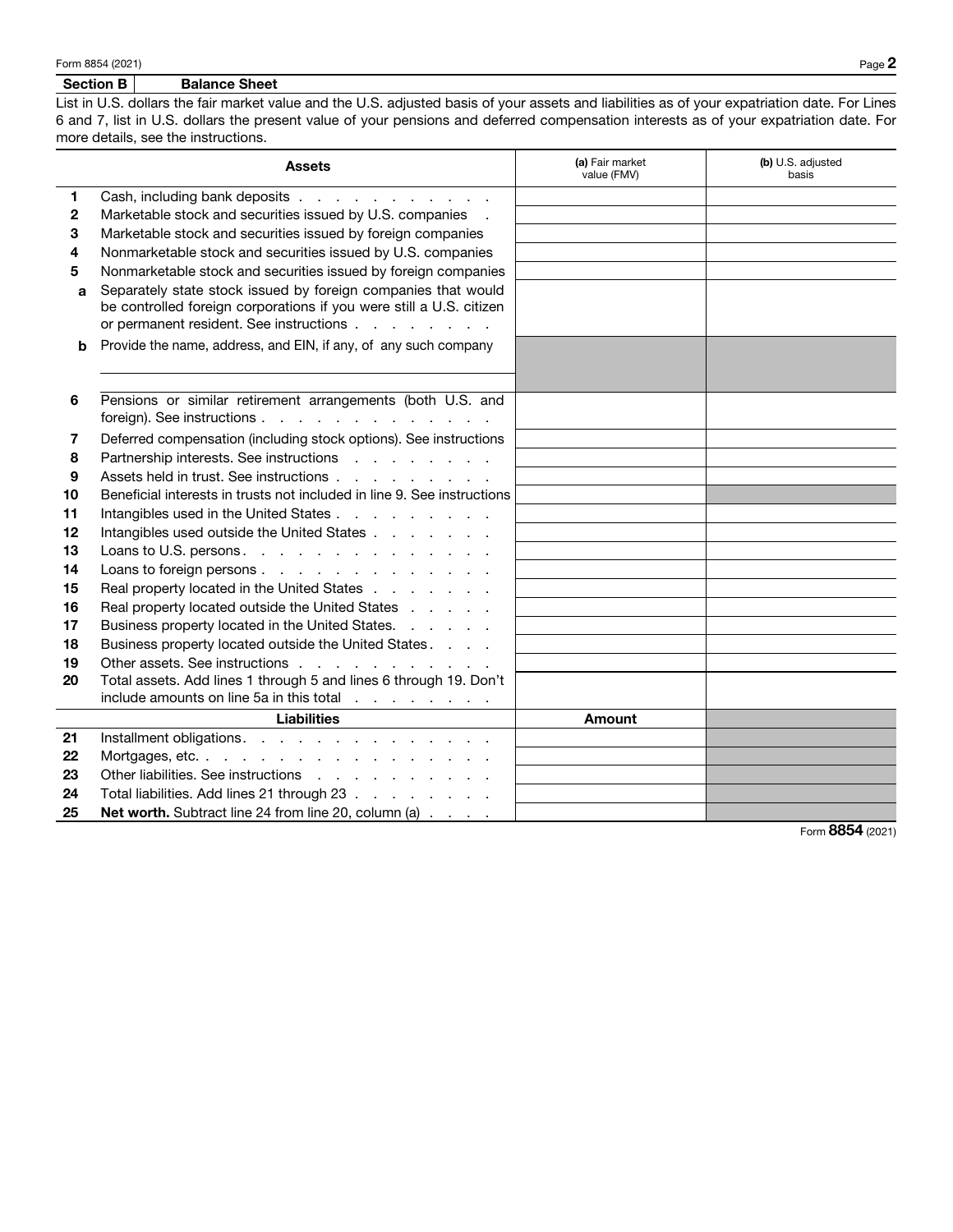|    | Form 8854 (2021) | Page 3                                                                                                                                                                                                                                                                                                                                                                                   |
|----|------------------|------------------------------------------------------------------------------------------------------------------------------------------------------------------------------------------------------------------------------------------------------------------------------------------------------------------------------------------------------------------------------------------|
|    | Section C        | <b>Property Owned on Date of Expatriation</b>                                                                                                                                                                                                                                                                                                                                            |
|    |                  | <b>Don't</b> complete Section C if:                                                                                                                                                                                                                                                                                                                                                      |
|    |                  | • Your average net income tax liability for the 5 tax years immediately before expatriation (see line 1 in Section A) wasn't more<br>than \$172,000, your net worth on the date of your expatriation (see line 2 in Section A) was under \$2 million, and you<br>checked "Yes" on line 6 in Section A;                                                                                   |
|    |                  | • In Section A, you checked "Yes" on lines 3, 4, and 6; or                                                                                                                                                                                                                                                                                                                               |
|    |                  | • In Section A, you checked "Yes" on lines 5 and 6.                                                                                                                                                                                                                                                                                                                                      |
| 1a |                  | Do you have any <b>eligible deferred compensation items?</b> Checking the "Yes" box is an irrevocable waiver<br>of any right to claim any reduction in withholding for such eligible deferred compensation item under any<br>treaty with the United States $\cdots$ $\cdots$ $\cdots$ $\cdots$ $\cdots$ $\cdots$ $\cdots$ $\cdots$ $\cdots$ $\cdots$ $\cdots$ $\cdots$ $\cdots$ $\cdots$ |
| b  |                  | Do you have any <b>ineligible deferred compensation items?</b> If "Yes," you must include in income the                                                                                                                                                                                                                                                                                  |
| c  |                  | Do you have an interest in a <b>specified tax deferred accounts?</b> If "Yes," you must include in income the<br>amount of your entire interest in the account on the day before your expatriation date $\Box$                                                                                                                                                                           |
| d  |                  | Are you a beneficiary of a <b>nongrantor trust?</b> See instructions enterpretated as a series of the second of the second of the second of the second of the second of the second of the second of the second of the second of the<br>Yes<br>No                                                                                                                                         |

 $\Box$  Check this box to elect under section 877A(f)(4)(B) to be treated as having received the value of your entire interest in the trust (as determined for purposes of section 877A) as of the day before your expatriation date. Attach a copy of your valuation letter ruling issued by the IRS. See instructions.

2 Recognition of gain or loss on the deemed sale of mark-to-market property. Caution: Don't include in column (a) any property described on line 1a, 1b, 1c, or 1d.

Complete column (g) only if you are deferring tax on gain from any property listed in column (a).

| (a)<br>Description of property                                                                                                                           | (b)<br>Fair market value<br>on day before date<br>of expatriation | (c)<br>Cost or other<br>basis*  | (d)<br>Gain or (loss).<br>Subtract (c)<br>from (b) | (e)<br>Gain after<br>allocation of the<br>exclusion amount<br>(see instructions) | (f)<br>Form or Schedule<br>on which gain<br>or loss is reported | (g)<br>Amount of tax<br>deferred (attach<br>computations) |
|----------------------------------------------------------------------------------------------------------------------------------------------------------|-------------------------------------------------------------------|---------------------------------|----------------------------------------------------|----------------------------------------------------------------------------------|-----------------------------------------------------------------|-----------------------------------------------------------|
|                                                                                                                                                          |                                                                   |                                 |                                                    |                                                                                  |                                                                 |                                                           |
|                                                                                                                                                          |                                                                   |                                 |                                                    |                                                                                  |                                                                 |                                                           |
|                                                                                                                                                          |                                                                   |                                 |                                                    |                                                                                  |                                                                 |                                                           |
|                                                                                                                                                          |                                                                   |                                 |                                                    |                                                                                  |                                                                 |                                                           |
|                                                                                                                                                          |                                                                   |                                 |                                                    |                                                                                  |                                                                 |                                                           |
|                                                                                                                                                          |                                                                   |                                 |                                                    |                                                                                  |                                                                 |                                                           |
|                                                                                                                                                          |                                                                   |                                 |                                                    |                                                                                  |                                                                 |                                                           |
| 3 Total. Add the amounts in column (d) and column (e)                                                                                                    |                                                                   |                                 |                                                    |                                                                                  |                                                                 |                                                           |
| 4 Total tax deferred. Add the amounts in column (g). Enter here                                                                                          |                                                                   |                                 |                                                    |                                                                                  |                                                                 |                                                           |
| and on Part II, Section D, line 5                                                                                                                        |                                                                   | design and a state of the state |                                                    |                                                                                  |                                                                 |                                                           |
| * You must identify as "(h)(2)" any property for which you are making the special basis election under section 877A(h)(2). This election is irrevocable. |                                                                   |                                 |                                                    |                                                                                  |                                                                 |                                                           |

See the instructions for Part II, Section C, line 2, column (c).

Form 8854 (2021)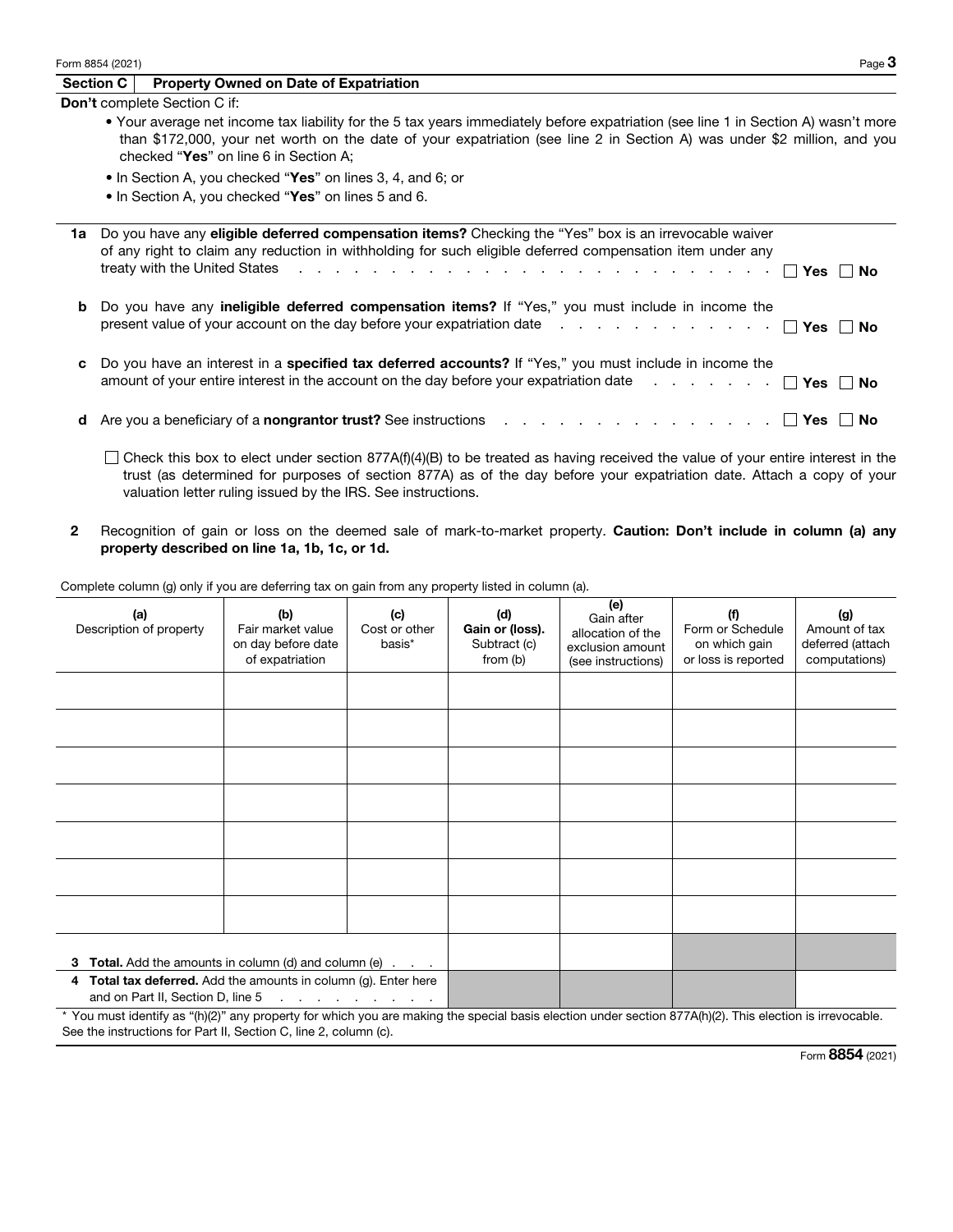| Section D | Deferral of Tax                                                                                                             |
|-----------|-----------------------------------------------------------------------------------------------------------------------------|
|           | <b>Election to defer tax.</b> You can defer tax only if you have provided adequate security. Adequate security is described |
|           | in the instructions.                                                                                                        |

1 Are you electing to defer tax under section 877A(b)? Checking the "Yes" box is an irrevocable waiver of any right under any treaty of the United States that would prevent assessment or collection of any tax imposed because of section 877A . . . . .  $\Box$  Yes  $\Box$  No

If you checked the "Yes" box, continue to line 2. Otherwise, don't complete lines 2 through 5.

| Part III     | Annual Expatriation Statement for Persons Who Expatriated Before 2021                                                                                                                              |              |  |
|--------------|----------------------------------------------------------------------------------------------------------------------------------------------------------------------------------------------------|--------------|--|
|              | If you are filing Form 1040-NR, enter this amount in brackets to the left of the entry space for line<br>24. Identify as "EXP."                                                                    |              |  |
|              | • If you are filing Form 1040 or 1040-SR, enter this amount in brackets to the left of the entry<br>space for line 24. Identify as "EXP."                                                          |              |  |
| 5            | Enter the total tax deferred from Part II, Section C, line 4, column (g) $\ldots$ 5                                                                                                                |              |  |
| 4            | Subtract line 3 from line 2. This is the amount of tax eligible for deferral enterprised in the set of the Sub                                                                                     | 4            |  |
| 3            | Enter the total tax for the same part of the tax year determined without regard to the amounts                                                                                                     | 3            |  |
| $\mathbf{2}$ | Enter the total tax you would have reported, absent the deferral election, on Form 1040 or<br>1040-SR, line 24, for the part of the year including the day before the expatriation date absent the | $\mathbf{2}$ |  |

• If you made an election to defer the payment of tax, complete line 1.

• If you have an item of eligible deferred compensation, complete line 2.

• If you are a beneficiary of a nongrantor trust, complete line 3.

1 Complete columns (a), (b), and (c) for all property on which you deferred tax on a prior year Form 8854. Complete column (d) for any property you disposed of in 2021 and see the instructions for Part III.

| (a)<br>Description of property | (b)<br>Amount of mark-to-market gain or<br>(loss) reported on prior year<br>Form 8854 | (c)<br>Amount of tax deferred on prior year<br>Form 8854 | (d)<br>Date of disposition (if any) |
|--------------------------------|---------------------------------------------------------------------------------------|----------------------------------------------------------|-------------------------------------|
|                                |                                                                                       |                                                          |                                     |
|                                |                                                                                       |                                                          |                                     |
|                                |                                                                                       |                                                          |                                     |
|                                |                                                                                       |                                                          |                                     |
|                                |                                                                                       |                                                          |                                     |
|                                |                                                                                       |                                                          |                                     |
|                                |                                                                                       |                                                          |                                     |

Form 8854 (2021)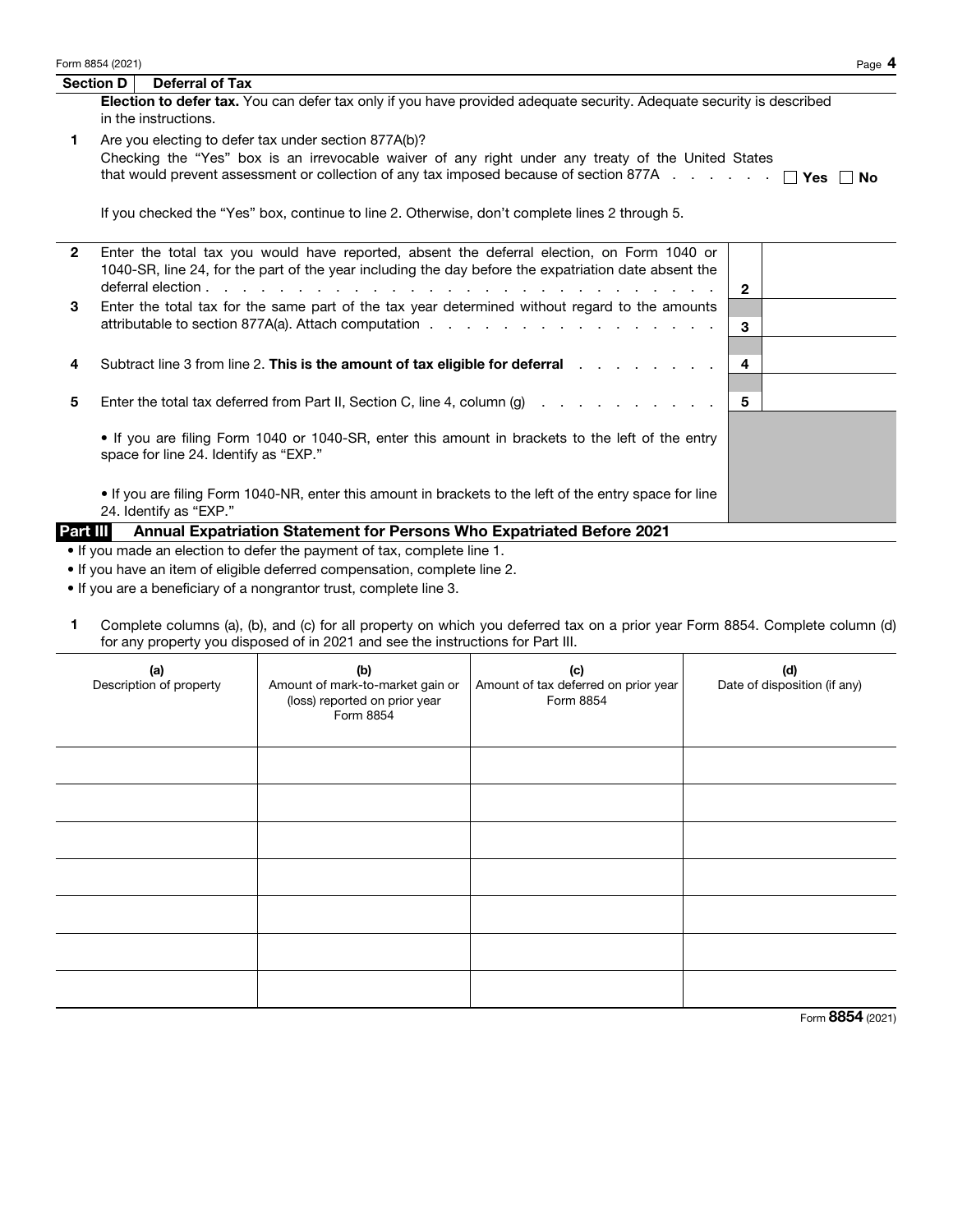|                  | Form 8854 (2021) |                                                                                             |                                                                                                                                            |                                                                                                                 |                 | Page $5$         |
|------------------|------------------|---------------------------------------------------------------------------------------------|--------------------------------------------------------------------------------------------------------------------------------------------|-----------------------------------------------------------------------------------------------------------------|-----------------|------------------|
| Part III         |                  | Annual Expatriation Statement for Persons Who Expatriated Before 2021 (continued)           |                                                                                                                                            |                                                                                                                 |                 |                  |
| $\mathbf{2}$     |                  | Did you receive any distributions of eligible deferred compensation items for 2021?         |                                                                                                                                            |                                                                                                                 |                 | <b>No</b><br>Yes |
|                  |                  | If "Yes," enter the amount of distribution(s) and amount withheld at source, if any, below. |                                                                                                                                            |                                                                                                                 |                 |                  |
|                  |                  |                                                                                             |                                                                                                                                            |                                                                                                                 |                 |                  |
|                  |                  | <b>Amount of distribution</b>                                                               | Amount withheld at source, if any                                                                                                          |                                                                                                                 |                 |                  |
|                  | 1                |                                                                                             |                                                                                                                                            |                                                                                                                 |                 |                  |
|                  | $\mathbf{2}$     |                                                                                             |                                                                                                                                            |                                                                                                                 |                 |                  |
|                  | 3                |                                                                                             |                                                                                                                                            |                                                                                                                 |                 |                  |
|                  |                  |                                                                                             |                                                                                                                                            |                                                                                                                 |                 |                  |
| 3                |                  | Did you receive any distributions from a nongrantor trust for 2021?.                        |                                                                                                                                            | the contract of the contract of the contract of the contract of the contract of the contract of the contract of |                 | l l Yes<br>No    |
|                  |                  | If "Yes," enter the amount of distribution(s) and amount withheld at source, if any, below. |                                                                                                                                            |                                                                                                                 |                 |                  |
|                  |                  | Amount of distribution                                                                      |                                                                                                                                            |                                                                                                                 |                 |                  |
|                  | 1                |                                                                                             | Amount withheld at source, if any                                                                                                          |                                                                                                                 |                 |                  |
|                  | $\mathbf 2$      |                                                                                             |                                                                                                                                            |                                                                                                                 |                 |                  |
|                  | $\mathbf 3$      |                                                                                             |                                                                                                                                            |                                                                                                                 |                 |                  |
|                  |                  |                                                                                             |                                                                                                                                            |                                                                                                                 |                 |                  |
|                  |                  |                                                                                             | Under penalties of perjury, I declare that I have examined this form, including accompanying schedules and statements, and to the          |                                                                                                                 |                 |                  |
|                  |                  |                                                                                             | best of my knowledge and belief, it is true, correct, and complete. Declaration of preparer (other than filer) is based on all information |                                                                                                                 |                 |                  |
|                  |                  | of which preparer has any knowledge.                                                        |                                                                                                                                            |                                                                                                                 |                 |                  |
| <b>Sign Here</b> |                  | Your signature                                                                              |                                                                                                                                            | Date                                                                                                            |                 |                  |
|                  |                  |                                                                                             |                                                                                                                                            |                                                                                                                 |                 |                  |
|                  |                  |                                                                                             |                                                                                                                                            |                                                                                                                 |                 |                  |
| Paid             |                  | Print/Type preparer's name                                                                  | Preparer's signature                                                                                                                       | Date                                                                                                            | Check $\Box$ if | PTIN             |
| <b>Preparer</b>  |                  |                                                                                             |                                                                                                                                            |                                                                                                                 | self-employed   |                  |
|                  | <b>Use Only</b>  | Firm's name                                                                                 |                                                                                                                                            |                                                                                                                 | Firm's EIN ▶    |                  |
|                  |                  | Firm's address ▶                                                                            |                                                                                                                                            |                                                                                                                 | Phone no.       |                  |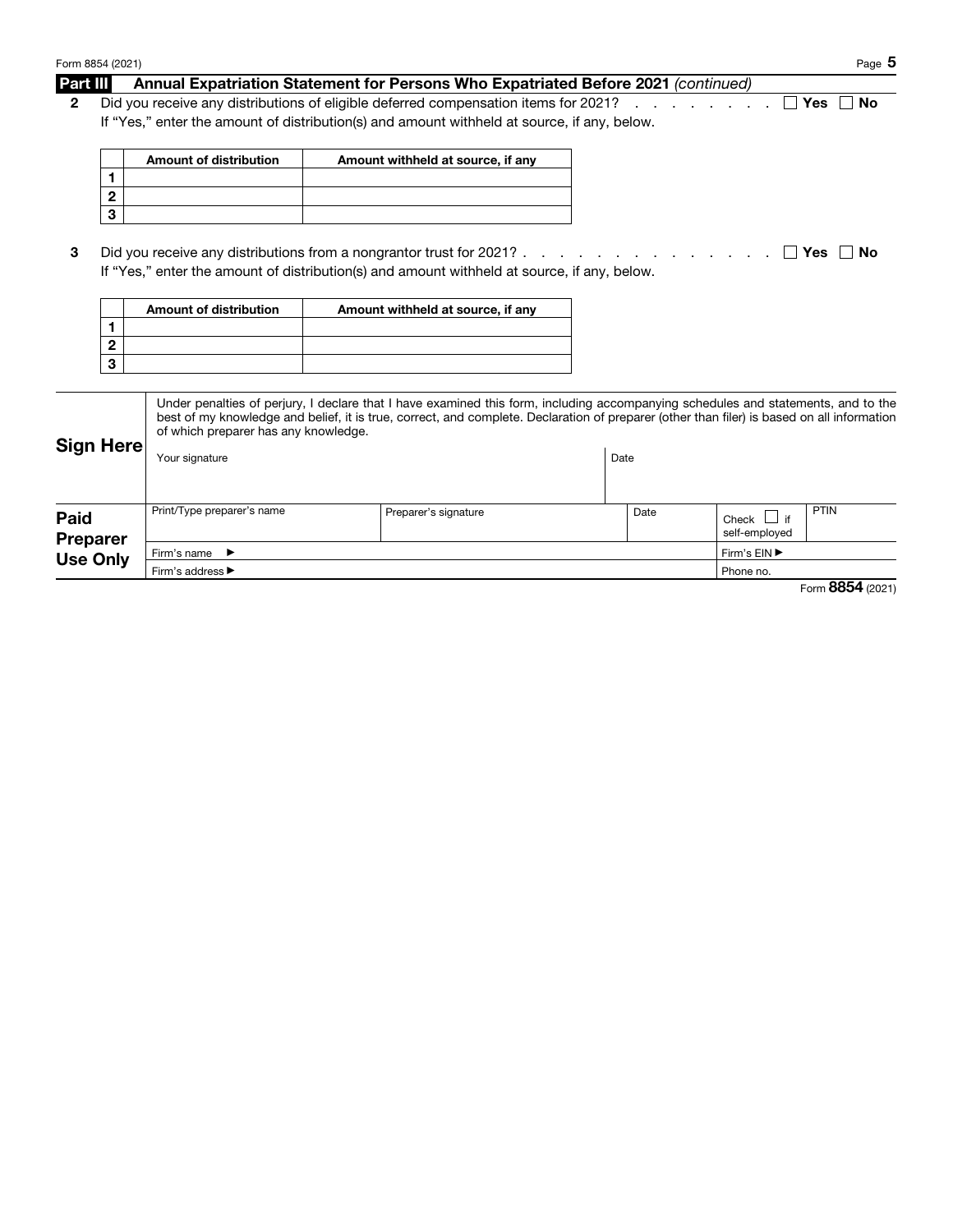# 2021 **Instructions for Form 8854**

## Initial and Annual Expatriation Statement

Section references are to the Internal Revenue Code unless otherwise noted.

# **Future Developments**

For the latest information about developments related to Form 8854 and its instructions, such as legislation enacted after they were published, go to *[IRS.gov/Form8854](https://www.irs.gov/Form8854)*.

# **What's New**

**Where to file.** Mail Form 8854 to the address below.

> Internal Revenue Service 3651 S IH35 MS 4301AUSC Austin, TX 78741

#### See *Where To File*, later.

**Increase in average annual net income tax liability.** The average annual net income tax liability for the 5 tax years ending before your expatriation date, which is used to determine whether an individual is a covered expatriate, has increased to \$172,000. For more information, see *Covered expatriate*, later.

**Increase in threshold for net unrealized gain on property.** For 2021, if you are a covered expatriate, the net gain that you must otherwise include in your income is reduced by \$744,000. For more information, see *Taxation Under Section 877A*, later.

# **General Instructions**

## **Purpose of Form**

Section 877A applies to U.S. citizens who have relinquished their citizenship and long-term residents who have ended their residency (expatriated) on or after June 17, 2008.

Form 8854 is used by expatriates to certify compliance with tax obligations in the 5 years before expatriation and to comply with their initial and annual information reporting obligations under section 6039G.

**Note.** Individuals who expatriated for immigration purposes after June 3, 2004, and before June 17, 2008, but who have not previously filed a Form

8854, continue to be treated as U.S. citizens or U.S. lawful permanent residents for U.S. income tax purposes until they file a Form 8854. See section 7701(n), as in effect before June 17, 2008.

Individuals in this category are subject to section 877 once they file the Form 8854. These individuals should use the *[2018 Form 8854](https://www.irs.gov/pub/irs-prior/f8854--2018.pdf)* and the *[Instructions for Form 8854](https://www.irs.gov/pub/irs-prior/i8854--2018.pdf)* (but modify the year on the form by crossing out 2018 and entering the year of actual filing) for purposes of filing their initial and/or annual expatriation statements pursuant to section 877 going forward.

Individuals who expatriated before June 17, 2008, who have previously filed a Form 8854, but who still have an annual reporting requirement in 2021 under section 877 should also use the 2018 Form 8854 but modify the year on the form by crossing out 2018 and entering 2021.

## **Who Must File**

You must file your initial Form 8854 (Parts I and II) if you relinquished your U.S. citizenship in 2021 or you are a long-term resident (LTR), defined below, and terminated your residency in 2021.

You must file your annual Form 8854 (Parts I and III) if you expatriated before 2021 and you:

1. Deferred the payment of tax,

2. Have an item of eligible deferred compensation, or

3. Are a beneficiary of a nongrantor trust.

**Expatriation.** Expatriation includes the acts of relinquishing U.S. citizenship and terminating long-term residency.

*Date of relinquishment of U.S. citizenship.* You are considered to have relinquished your U.S. citizenship (and consequently, have an expatriation date) on the earliest of the following dates.

1. The date you renounced your U.S. citizenship before a diplomatic or consular officer of the United States (provided that the voluntary renouncement was later confirmed by

the issuance of a certificate of loss of nationality).

2. The date you furnished to the State Department a signed statement of your voluntary relinquishment of a U.S. nationality confirming the performance of an expatriating act (provided that the voluntary relinquishment was later confirmed by the issuance of a certificate of loss of nationality).

3. The date the State Department issued a certificate of loss of nationality.

4. The date a U.S. court canceled your certificate of naturalization.

#### **Long-term resident (LTR) defined.**

You are an LTR if you were a lawful permanent resident of the United States in at least 8 of the last 15 tax years ending with the year you are no longer treated as a lawful permanent resident. In determining if you meet the 8-year requirement, don't count any year that you were treated as a resident of a foreign country under a tax treaty and didn't waive treaty benefits applicable to residents of the country.

*Lawful permanent resident.* You are a lawful permanent resident of the United States if you have been given the privilege, according to U.S. immigration laws, of residing permanently in the United States as an immigrant. You generally have this status if you have been issued an alien registration card, also known as a green card, and your green card hasn't been revoked or judicially or administratively determined to have been abandoned. However, you are also no longer treated as a lawful permanent resident if you (1) commenced to be treated as a resident of a foreign country under the provisions of a tax treaty, (2) did not waive the benefits of such treaty, and (3) notified the IRS of the commencement of such treatment. See Regulations section 301.7701(b)-7 for information on related filing requirements.

*Date of termination of long-term residency.* If you were an LTR, you terminated your lawful permanent residency (and consequently, have an expatriation date) on the earliest of the following dates.

Department of the Treasury **Internal Revenue Service**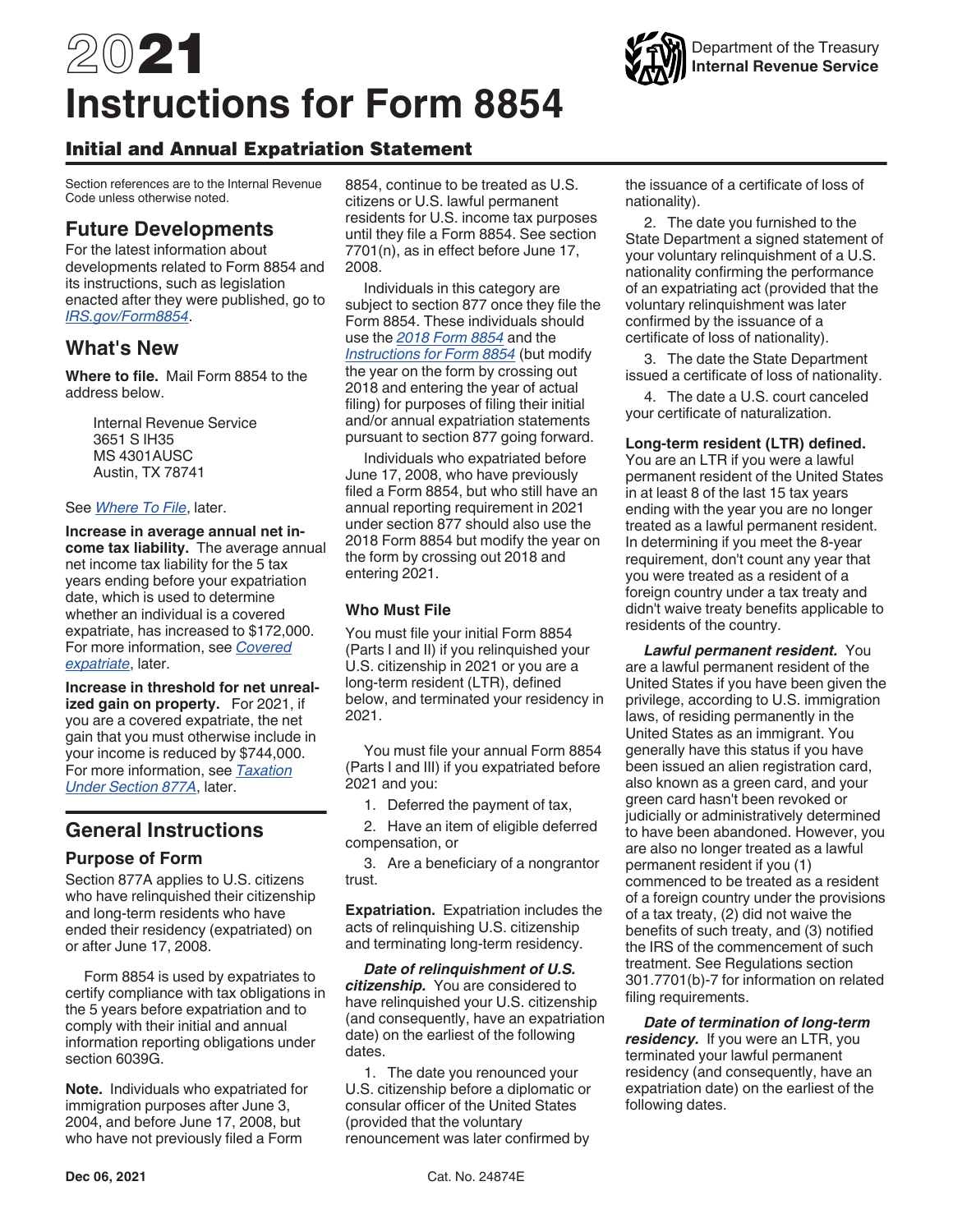1. The date you voluntarily abandoned your lawful permanent resident status by filing Department of Homeland Security Form I-407 with a U.S. consular or immigration officer.

2. The date you became subject to a final administrative order that you abandoned your lawful permanent resident status (or, if such order has been appealed, the date of a final judicial order issued in connection with such administrative order).

3. The date you became subject to a final administrative or judicial order for your removal from the United States under the Immigration and Nationality Act.

4. If you were a dual resident of the United States and a country with which the United States has an income tax treaty, the date on which you commenced to be treated as a resident of that country under the treaty, did not waive the benefits of the treaty, and gave notice to the Secretary of the commencement of such treatment. See Regulations section 301.7701(b)-7 for information on related filing requirements.

**Covered expatriate.** You are a covered expatriate if you expatriated after June 16, 2008, and any of the following statements apply.

1. Your average annual net income tax liability for the 5 tax years ending before the date of expatriation is more than the amount listed next.

- a. \$139,000 for 2008.
- b. \$145,000 for 2009.
- c. \$145,000 for 2010.
- d. \$147,000 for 2011.
- e. \$151,000 for 2012.
- f. \$155,000 for 2013.
- g. \$157,000 for 2014.
- h. \$160,000 for 2015.
- i. \$161,000 for 2016.
- j. \$162,000 for 2017.
- k. \$165,000 for 2018.
- l. \$168,000 for 2019.
- m. \$171,000 for 2020.
- n. \$172,000 for 2021.

2. Your net worth was \$2 million or more on the date of your expatriation.

3. You fail to certify on Form 8854 that you have complied with all federal tax obligations for the 5 tax years preceding the date of your expatriation.

*Exception for dual-citizens and certain minors.* Dual-citizens and certain minors (defined next) won't be treated as covered expatriates (and therefore won't be subject to the expatriation tax) solely because one or both of the statements in paragraph (1) or (2) under *Covered expatriate* applies. However, these individuals will still be treated as covered expatriates unless they file Form 8854 and certify that they have complied with all federal tax obligations for the 5 tax years preceding the date of expatriation as required in paragraph (3) (under *Covered expatriate*, earlier).

*Certain dual-citizens.* You can qualify for the exception described above if you meet both of the following requirements.

• You became at birth a U.S. citizen and a citizen of another country and, as of your expatriation date, you continue to be a citizen of, and are taxed as a resident of, that other country.

• You were a resident of the United States for not more than 10 years during the 15-tax-year period ending with the tax year during which you expatriated. For the purpose of determining U.S. residency, use the substantial presence test described in chapter 1 of Pub. 519.

*Certain minors.* You can qualify for the exception described above if you meet both of the following requirements. • You expatriated before you were  $18^{1/2}$ .

• You were a resident of the United States for not more than 10 tax years before you expatriated. For the purpose of determining U.S. residency, use the substantial presence test described in chapter 1 of Pub. 519.

**Note.** If you have relinquished or intend to relinquish your U.S. citizenship, and you wish to come into compliance with your U.S. income tax and reporting requirements in order to avoid being treated as a covered expatriate under section 877A, you may qualify for certain relief procedures. See *[IRS.gov/](https://www.irs.gov/individuals/international-taxpayers/relief-procedures-for-certain-former-citizens) [Individuals/International-Taxpayers/](https://www.irs.gov/individuals/international-taxpayers/relief-procedures-for-certain-former-citizens) [Relief-Procedures-for-Certain-Former-](https://www.irs.gov/individuals/international-taxpayers/relief-procedures-for-certain-former-citizens)[Citizens](https://www.irs.gov/individuals/international-taxpayers/relief-procedures-for-certain-former-citizens)*.

**Penalties.** If you are subject to section 877A and required to file Form 8854 for any tax year, and you fail to file or do not include all the information required by the form, or the form includes incorrect information, you will owe a penalty of \$10,000 for that year, unless it is shown that such failure is due to reasonable cause and not willful neglect.

#### **Taxation Under Section 877A**

If you are a covered expatriate in the year you expatriate, you are subject to income tax on the net unrealized gain in your property as if the property had been sold for its fair market value (FMV) on the day before your expatriation date ("mark-to-market tax"). This applies to most types of property interests you held on the date of your expatriation. But see *Exceptions*, later.

Gains from deemed sales are taken into account without regard to other rules under the Code. Losses from deemed sales are taken into account to the extent otherwise allowed under the Code. However, section 1091 (relating to the disallowance of losses on wash sales of stock and securities) doesn't apply. For 2021, the net gain that you must otherwise include in your income is reduced (but not below zero) by \$744,000.

**Exceptions.** The mark-to-market tax does not apply to the following.

1. Eligible deferred compensation items.

2. Ineligible deferred compensation items.

3. Specified tax deferred accounts.

4. Interests in nongrantor trusts.

Instead, item (1) is subject to withholding provided that you (i) properly make an irrevocable waiver on your initial filing of this form of any right to claim any reduction in withholding under an applicable treaty between the United States and your country of residence, see Line 1a of Section C—Property Owned on Date of Expatriation under Part II; and (ii) timely notify the payor on Form W-8CE. To timely notify the payor on Form W-8CE, you must file the Form W-8CE with the payor on the earlier of:

- The day before the first distribution on
- or after your expatriation date, or
- 30 days after your expatriation date.

In the case of item (2), you are treated as receiving the present value of your accrued benefit as of the day before your expatriation date and you should include this amount on your Form 1040 or 1040-SR for the year that includes your expatriation date. In the case of item (3), you are treated as receiving a distribution of your entire interest in the account on the day before your expatriation date and you should include this amount on your Form 1040 or 1040-SR for the year that includes your expatriation date. See paragraphs (d), (e), and (f) of section 877A.

Item (4) is subject to withholding, and you are treated as having waived any right to claim any reduction in withholding under an applicable treaty between the United States and your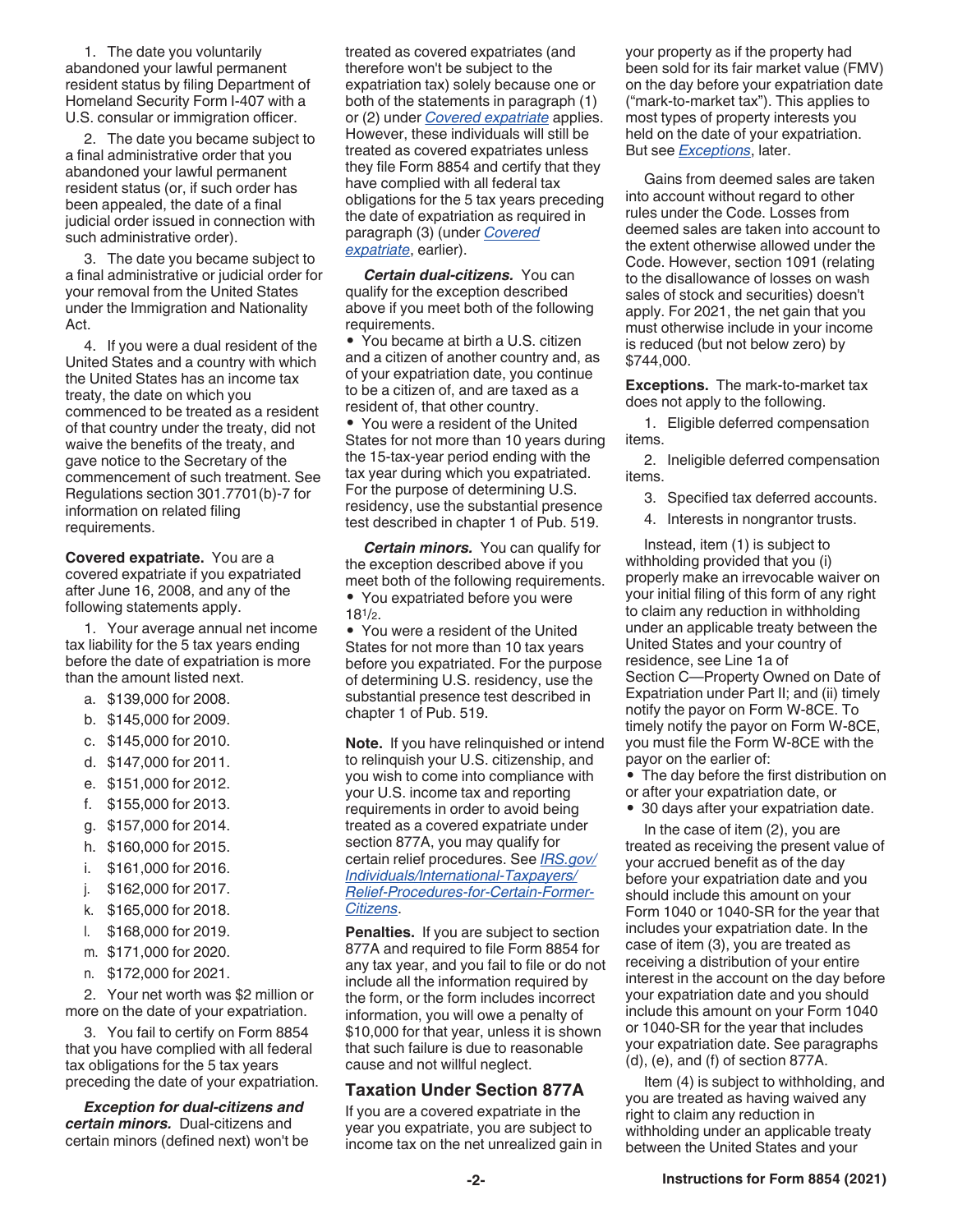country of residence, unless you elect to be treated as having received the value of your entire interest in the trust by obtaining a ruling from the IRS to that effect. See *Section C—Property Owned on Date of Expatriation* under *Part II*, later.

**Deferral of the payment of mark-to-market tax.** You can make an irrevocable election to defer the payment of the mark-to-market tax imposed on the deemed sale of property. If you make this election, the following rules apply.

1. You make the election on a property-by-property basis.

2. The deferred tax on a particular property is due on the return for the tax year in which you dispose of the property.

3. Interest is charged for the period the tax is deferred.

4. The due date for the payment of the deferred tax cannot be extended beyond the earlier of the following dates.

a. The due date of the return required for the year of death.

b. The time that the security provided for the property fails to be adequate. See item (6) below.

5. You make the election in Part II, *Section D—Deferral of Tax*.

6. You must provide adequate security (such as a bond).

7. You must make an irrevocable waiver of any right under any treaty of the United States that would preclude assessment or collection of any tax imposed by section 877A.

## **When To File**

Attach your initial Form 8854 to your income tax return (Form 1040, 1040-SR, or 1040-NR) for the year that includes your expatriation date, and file your return by the due date of your tax return (including extensions). Also send a copy of your Form 8854, marked "Copy," to the address under *Where To File*, later. If you are not required to file an income tax return, send your Form 8854 to the address under *Where To File*, later, by the date your Form 1040-NR (or Form 1040 or 1040-SR) would have been due (including extensions) if you had been required to file. (See *Resident Alien or Nonresident Alien* in the Instructions for Form 1040-NR.)

File your annual Form 8854 if you expatriated before 2021 and you:

1. Deferred the payment of tax on any property on a Form 8854 filed in a previous year,

2. Reported an eligible deferred compensation item on a Form 8854 filed in a previous year, or

3. Reported an interest in a nongrantor trust on a Form 8854 filed in a previous year.

See *Part III—Annual Expatriation Statement for Persons Who Expatriated After June 16, 2008, and Before January 1, 2021*, later.

For each year that you are required to file a Form 1040-NR (or Form 1040 or 1040-SR), attach your annual Form 8854 to your Form 1040-NR (or Form 1040 or 1040-SR) and send a copy, marked "Copy," to the address under *Where To File*, later. For each year that you are not required to file Form 1040-NR (or Form 1040 or 1040-SR), send your Form 8854 to the address under *Where To File*, later, by the date your Form 1040-NR (or Form 1040 or 1040-SR) would have been due (including extensions) if you had been required to file a Form 1040-NR (or Form 1040 or 1040-SR).

#### **Where To File**

1. Send your original initial or annual Form 8854 to the address listed below.

2. If you are required to attach the original Form 8854 to a Form 1040-NR, 1040, or 1040-SR, send a copy of your initial or annual Form 8854, marked "Copy," to the address listed below.

3. If you elected to defer the payment of any tax due, see the instructions under *Part II, Section D, Line 5*, later, and send your tax deferral agreement request to the address listed below.

Internal Revenue Service 3651 S IH35 MS 4301AUSC Austin, TX 78741

# **Specific Instructions**

**Identifying number.** Generally, this number is your U.S. social security number. If you were never issued a social security number, attach a statement explaining the reason.

# **Part I—General Information**

This section is to be completed by all filers.

## **Line 1**

If you have a P.O. box, enter your box number instead of your street address only if your post office does not deliver mail to the street address.

#### **Line 2**

Enter the information in the following order: street address, city, province or state, and country. Follow the country's practice for entering the postal code. Don't abbreviate the country name.

#### **Line 3**

Enter the country of which you are considered a resident for tax purposes if it is different from the country in which your principal foreign residence is located.

## **Line 4**

Check the appropriate box to indicate whether you expatriated in 2021 and are filing your initial expatriation statement, or if you expatriated before 2021 (but after June 16, 2008) and are filing an annual statement.

## **Line 5**

Your expatriation date is the date you relinquish citizenship (in the case of a former citizen) or terminate your long-term residency (in the case of a former U.S. resident). See *Date of relinquishment of U.S. citizenship* or *Date of termination of long-term residency*, earlier.

#### **Line 6**

List all countries (including the United States) of which you are a citizen and the date, including by birth, on which you became a citizen.

## **Line 7**

If you are a former U.S. citizen, indicate how you became a U.S. citizen.

## **Line 8**

If you are or were a U.S. lawful permanent resident, indicate the date on which you became a U.S. lawful permanent resident. This is the date you were issued your green card.

# **Part II—Initial Expatriation Statement for Persons Who Expatriated During 2021**

## **Section A—Expatriation Information**

This section must be completed by all individuals who expatriated in 2021.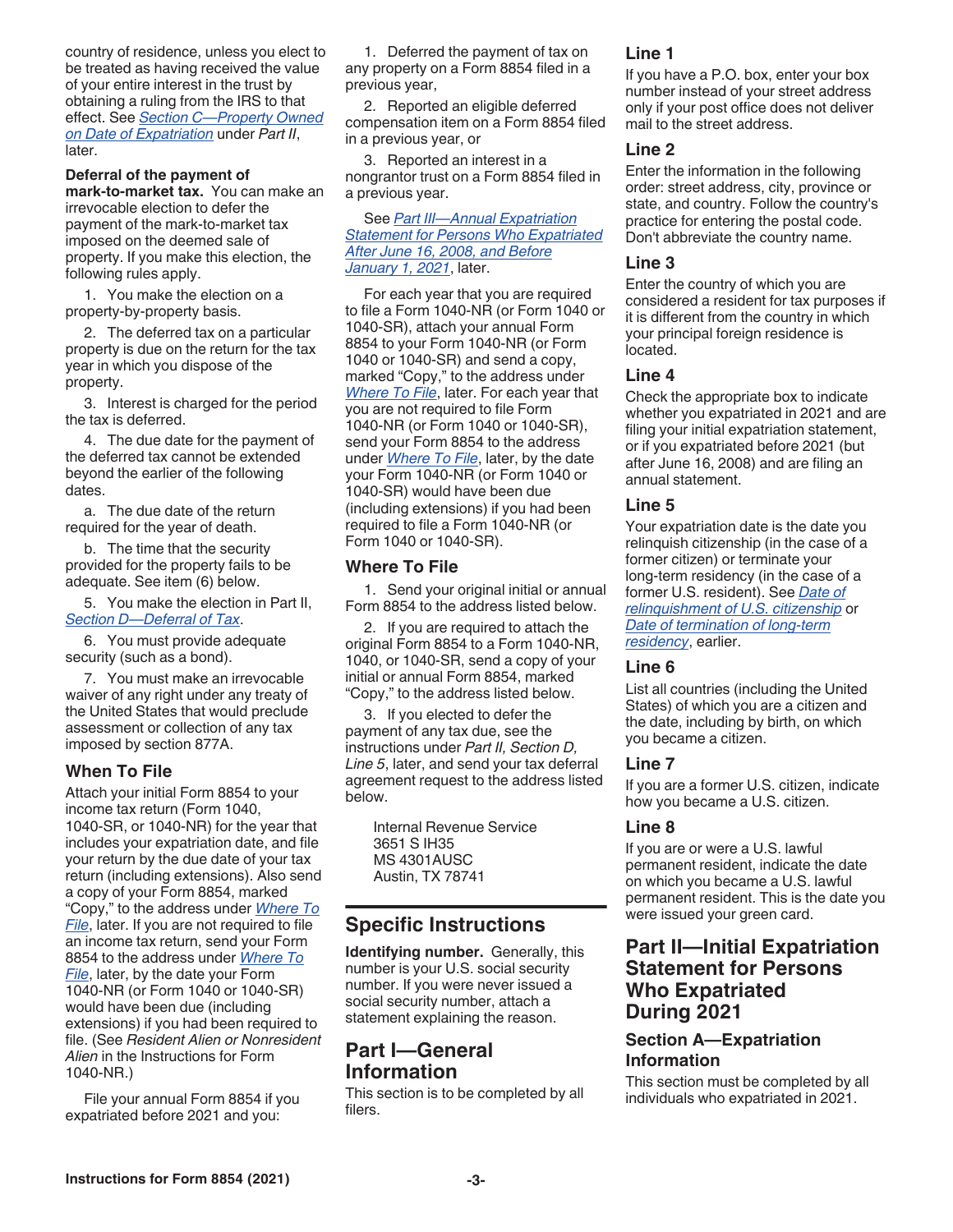## **Line 1**

For each of the 5 tax years ending before the date of your expatriation, determine your total tax less any foreign tax credit. For 2020, use the amount shown on the 2020 Form 1040, line 24, less any amount reported on Schedule 3 (Form 1040), line 1.

## **Line 2**

You can use the Part II, Section B, balance sheet to determine your net worth.

## **Line 3**

Check the "Yes" box if you became at birth a U.S. citizen and a citizen of another country and, **as of your expatriation date**, you continue to be a citizen of, and are taxed as a resident of, that other country.

## **Line 5**

Check the "Yes" box if:

• You expatriated before you were 181/2, and

• You have been a resident of the United States for not more than 10 tax years before you expatriated. For the purpose of determining U.S. residency, use the substantial presence test described in chapter 1 of Pub. 519.

## **Line 6**

Check the "Yes" box if you have complied with your tax obligations for the 5 tax years ending before the date on which you expatriated, including but not limited to, your obligations to file income tax, employment tax, gift tax, and information returns, if applicable, and your obligation to pay all relevant tax liabilities, interest, and penalties. You will be subject to tax under section 877A if you have not certified your compliance with these obligations, regardless of whether your average annual income tax liability or net worth exceeds the applicable threshold amounts.

## **Section B—Balance Sheet**

The financial information in this balance sheet is required under section 6039G. The balance sheet can be used to arrive at your net worth.

For purposes of determining your net worth, you are considered to own any interest in property that would be taxable as a gift under chapter 12 of subtitle B of the Code had you transferred it immediately prior to expatriation, but without regard to sections 2503(b) through (g), 2513,

2522, 2523, and 2524. To determine the value of your interests in property, use the valuation principles of section 2512 and the regulations thereunder.

**Note.** If there have been significant changes in your assets and liabilities for the period that began 5 years before your expatriation and ended on the date that you first filed Form 8854, you must attach a statement explaining the changes.

## **Columns (a) and (b)**

List in U.S. dollars the FMV (column (a)) and the U.S. adjusted basis (column (b)) of your assets and liabilities as of your expatriation date.

You can use good faith estimates of FMV and basis. Formal appraisals are not required.

## **Line 5a**

List the appropriate amount in each column for all nonmarketable stock and securities issued by foreign corporations that would be controlled foreign corporations if you were still a U.S. citizen or resident. Note that these amounts are already included on line 5. Don't include amounts on this line in the total on line 20.

## **Line 6**

List in U.S. dollars the present value of your U.S. and foreign pensions or similar retirement arrangements as of your expatriation date.

## **Line 7**

List in U.S. dollars the present value of your deferred compensation, including any stock options, as of your expatriation date. The present value should include all deferred compensation, regardless of where you performed services.

## **Line 8**

List the total value of all your partnership interests. If you hold an interest in one or more partnerships, you must attach a statement to Form 8854 that lists each partnership separately. Include the employer identification number (EIN), if any, for each partnership. Describe the assets and liabilities (using the categories on this balance sheet) from your interest in each partnership.

## **Line 9**

For purposes of determining your net worth, you are considered to own assets held in trusts that would be subject to U.S. gift tax if you had transferred your interest by gift immediately before your expatriation date, but without regard to sections 2503(b) through (g), 2513, 2522, 2523, and 2524. List the total FMV and basis of such property on line 9. Attach a statement to Form 8854 describing each asset. Include the EIN (if any) for the trust in which the asset is held.

## **Line 10**

List the total value of your beneficial interest in a trust. You must attach a statement to Form 8854 that lists each trust separately. Include the EIN (if any) for each trust. Describe the assets and liabilities (using the categories on this balance sheet) from your interest in each trust of which you have a beneficial interest.

**Note.** To determine the value of your beneficial interest, use the two-step process described in Section III of Notice 97-19.

## **Lines 11 and 12**

Intangible property includes any of the following items that have substantial value independent of the services of any individual.

• Patent, invention, formula, process, design, pattern, or know-how.

- Copyright, literary, musical, or artistic composition.
- Trademark, trade name, or brand name.
- Franchise, license, or contract.
- Method, program, system,

procedure, campaign, survey, study, forecast, estimate, customer list, or technical data.

• Any similar item.

## **Line 19**

Attach a statement describing and listing the total value of any other assets you have that aren't included on lines 1 through 18.

## **Line 20**

Combine lines 1 through 5 and 6 through 19, not including any amounts on line 5a. The amounts on line 5a are included in determining the amounts on line 5.

## **Line 23**

Attach a statement describing and listing the total value of any other liabilities you have that aren't included on lines 21 and 22.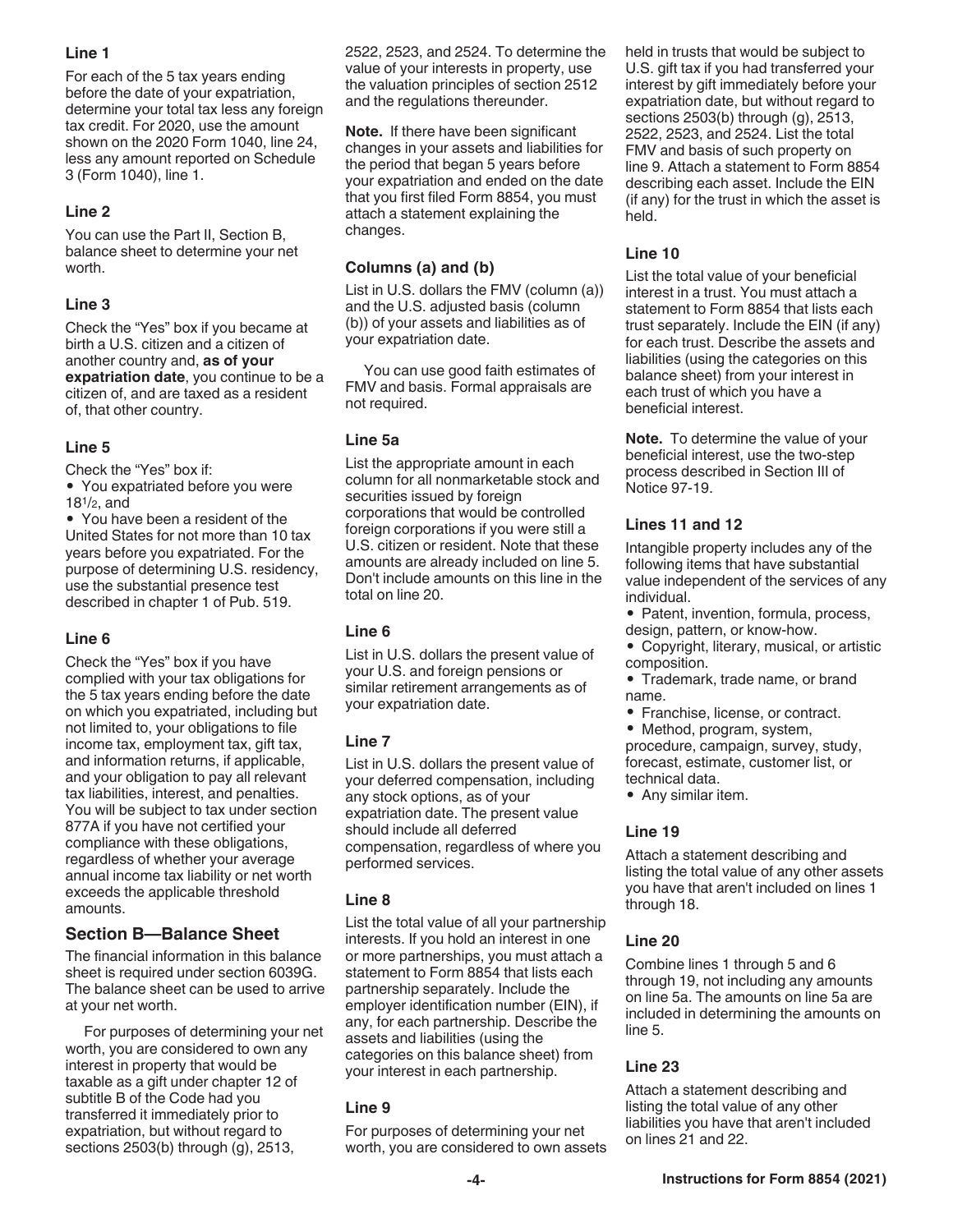## **Section C—Property Owned on Date of Expatriation**

Complete Section C only if you are a covered expatriate (see *Covered expatriate*, earlier). If you need additional space for the description of property, or if you need additional entry lines, attach a statement.

#### **Line 1**

None of the amounts checked on line 1 are subject to the mark-to-market tax. Don't include them on line 2. Instead, you must attach a statement to the form that separately identifies each amount checked on line 1 as of the day before your expatriation date.



*Some of these amounts may be otherwise taxable or subject to income tax withholding at* 

*source. You must provide Form W-8CE to the payor of the relevant items. See paragraphs (d), (e), and (f) of section 877A for more information.*

**Line 1a.** Generally, a deferred compensation item is one of the following.

1. Any interest in a plan or arrangement described in section  $219(g)(5)$ . This includes a qualified pension, profit-sharing (including 401(k)), annuity, SEP, and SIMPLE plan.

2. Any interest in a foreign pension plan or similar retirement arrangement or program.

3. Any item of deferred compensation, whether or not substantially vested. This is any amount of compensation if, under the terms of the plan, contract, or other arrangement providing for such compensation, the following conditions were met.

a. You had a legally binding right on your expatriation date to such compensation.

b. The compensation has not been actually or constructively received on or before your expatriation date.

c. The compensation is payable on or after your expatriation date.

Examples of items of deferred compensation include a cash-settled stock appreciation right, a phantom stock arrangement, a cash-settled restricted stock unit, an unfunded and unsecured promise to pay money or other compensation in the future (other than such a promise to transfer property in the future), and an interest in a trust described in section 402(b)(1) or (4)

(commonly referred to as a secular trust).

4. Any property, or right to property, that you are entitled to receive in connection with the performance of services (whether or not such property or right to property is substantially vested) to the extent not previously taken into account under section 83 or in accordance with section 83. Examples of these items include, but are not limited to, restricted stock, stock-settled stock appreciation rights, and stock-settled restricted stock units.

**Note.** A deferred compensation item does not include the portion of an item that is attributable to services performed outside the United States while you were not a citizen or resident of the United States. For more information, see section 5 of Notice 2009-85, 2009-45 I.R.B. 598, available at *[IRS.gov/irb/](https://www.irs.gov/irb/2009-45_IRB#NOT-2009-85)*

## *[2009-45\\_IRB#NOT-2009-85](https://www.irs.gov/irb/2009-45_IRB#NOT-2009-85)*.

Eligible deferred compensation item means any deferred compensation item with respect to which:

• The payor is either a U.S. person or a non-U.S. person who elects to be treated as a U.S. person for purposes of section 877A(d)(1),

• The covered expatriate notifies the payor of his or her status as a covered expatriate on Form W-8CE, and

• Irrevocably waives any right to claim any withholding reduction on such item under any treaty with the United States on Form 8854.

The Secretary may provide separate guidance providing a procedure for a payor who is a non-U.S. person and wishes to elect to be treated as a U.S. person for purposes of section 877A(d)  $(1).$ 

*You must file Form 8854 annually to certify that no*  **distributions have been received** *from your eligible deferred compensation item(s) or to report the distributions you received.*

**Note.** If you have one or more eligible deferred compensation items, you must attach a statement to the form that separately identifies each eligible deferred compensation item and includes the following language for each item: "I irrevocably waive any right to claim any reduction in withholding for this eligible deferred compensation item under any treaty with the United States."

**Line 1b.** Ineligible deferred compensation item means any deferred compensation item that is not an eligible deferred compensation item. The amount of this deferred compensation item (the present value of the accrued benefit) must be included on your Form 1040 or 1040-SR, or other schedule, for the portion of your tax year that includes your expatriation date. For more information, see section 5D of Notice 2009-85, 2009-45 I.R.B. 598, available at *[IRS.gov/irb/](https://www.irs.gov/irb/2009-45_IRB#NOT-2009-85)*

*[2009-45\\_IRB#NOT-2009-85](https://www.irs.gov/irb/2009-45_IRB#NOT-2009-85)*.

**Note.** If you have one or more ineligible deferred compensation item(s), you must attach a statement to the form that separately identifies each ineligible deferred compensation item and provides the present value of such ineligible deferred compensation item as of the day before your expatriation date.

**Line 1c.** A specified tax deferred account includes:

1. An individual retirement plan (except those described in section 408(k) or 408(p)),

2. A Coverdell education savings account, or

3. A health savings account or an Archer medical savings account.

The amount of your entire interest in your specified tax deferred account on the day before your expatriation date must be included on your Form 1040 or 1040-SR, or other schedule, for the portion of your tax year that includes your expatriation date. For more information, see section 6 of Notice 2009-85, 2009-45 I.R.B. 598, available at *[IRS.gov/irb/](https://www.irs.gov/irb/2009-45_IRB#NOT-2009-85)*

*[2009-45\\_IRB#NOT-2009-85](https://www.irs.gov/irb/2009-45_IRB#NOT-2009-85)*.

**Note.** If you have one or more specified tax deferred account(s), you must attach a statement to the form that separately identifies each specified tax deferred account and provides the entire account balance of each specified tax deferred account on the day before your expatriation date.

**Line 1d.** A nongrantor trust is the part of any trust, whether domestic or foreign, of which you were not considered the owner under sections 671 through 679 on the day before your expatriation date. You are considered a beneficiary of such trust if:

1. You are entitled or permitted, under the terms of the trust instrument or applicable local law, to receive a direct or indirect distribution of trust income or corpus (including, for example, a distribution in discharge of an obligation);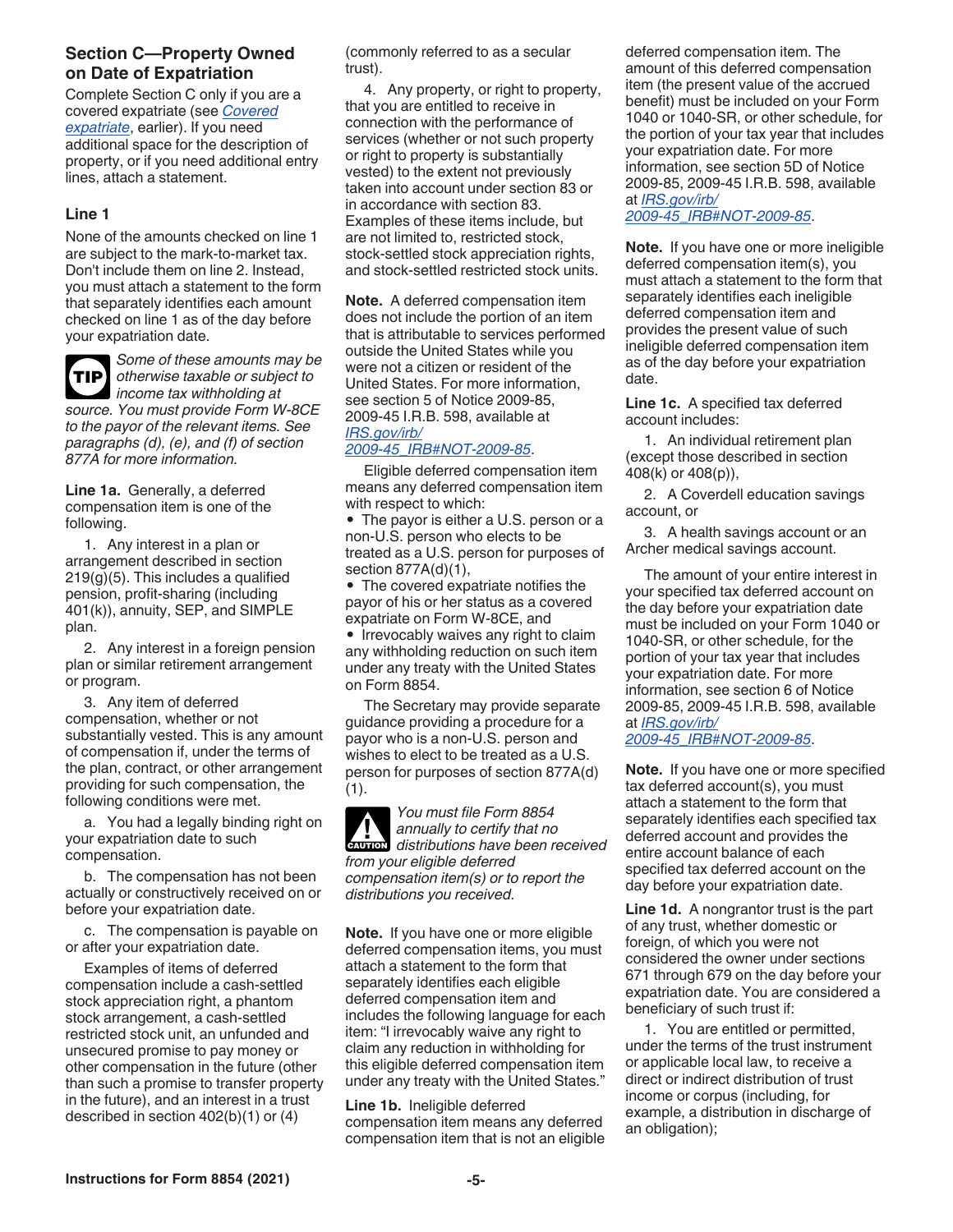2. You have the power to apply trust income or corpus for your own benefit; or

3. You could be paid from the trust income or corpus if the trust or the current interests in the trust were terminated.

Unless you elect to be treated as having received the value of your interest in the trust, as determined for purposes of section 877A, as of the day before your expatriation date, you cannot claim a reduction in withholding on any distribution from the trust under any treaty with the United States. Before you can make the election, you must get a letter ruling from the IRS as to the value, if ascertainable, of your interest in the trust as of the day before your expatriation date by following the procedures set forth in Rev. Proc. 2020-1, 2020-1 I.R.B. 1, available at *[IRS.gov/irb/2020-01\\_IRB#RP-2020-01](https://www.irs.gov/irb/2020-01_IRB#RP-2020-01)*.

You must make this election by checking the box under line 1d of this form and attaching a copy of the letter ruling both to this form and to your timely filed tax return (including extensions) for the 2021 tax year. Until you obtain the valuation letter ruling and provide a copy of such letter ruling to the trustee of the nongrantor trust together with certification, under penalties of perjury, that you have paid all tax due as a result of your election, any taxable distributions that you receive from the trust will be subject to 30% withholding.

*If you are a beneficiary of a nongrantor trust, you must file*  **Property and** *Form 8854 annually to certify that no distributions have been received or to report the distributions you received.*

**Note.** If you are a beneficiary of one or more nongrantor trusts, you must attach a statement to the form that separately identifies each trust and includes one of the following statements for each trust.

1. "I waive any right to claim any reduction in withholding on any distribution from such trust under any treaty with the United States."

2. "I elect under section 877A(f)(4) (B) to be treated as having received the value of my entire interest in the trust (as determined for purposes of section 877A) as of the day before my expatriation date. I attach a copy of my valuation letter ruling issued by the IRS."

## **Line 2**

**Column (a).** An interest in property includes money or other property, regardless of whether it produces any income or gain. In addition, an interest in the right to use property will be treated as an interest in such property. However, do not list the following.

- 1. Deferred compensation items.
- 2. Specified tax deferred accounts.
- 3. Interests in nongrantor trusts.

You are considered to own any interest in property that would be included in your gross estate for federal estate tax purposes under chapter 11 of subtitle B of the Code if you died on the day before your expatriation date as a citizen or resident of the United States. Whether property would be included in your gross estate will be determined without regard to sections 2010 through 2016. For this purpose, you are considered to own your beneficial interest(s) in each trust (or part of a trust), other than a nongrantor trust subject to section 877A(f), that would not be included in your gross estate as described in the preceding sentences. Your beneficial interest(s) in such a trust shall be determined under the special rules set forth in Section III of Notice 97-19, which is on page 40 of Internal Revenue Bulletin 1997-10 at *[IRS.gov/pub/irs-irbs/irb97-10.pdf](https://www.irs.gov/pub/irs-irbs/irb97-10.pdf)*.

**Column (b).** Use the FMV on the day before your expatriation date. FMV is the price at which the property would change hands between a buyer and a seller when both have reasonable knowledge of all the necessary facts and neither has to buy or sell. If parties with adverse interests place a value on property in an arm's-length transaction, that is strong evidence of the FMV.

**Column (c).** Generally, the cost or other basis in this column cannot be less than the FMV of the property on the date you first became a U.S. resident. However, if you are a naturalized citizen or LTR at the time you expatriated, you can make an irrevocable election under section 877A(h)(2) to determine basis without regard to this restriction. Print "(h)(2)" after any entry for which you make this election.

**Column (e).** Before you complete column (e), you must allocate the exclusion amount to the gain properties on a separate schedule. Attach a copy of the separate schedule to this form. To allocate the exclusion amount, determine the gain of each gain property listed in column (a) and enter

that gain in column (d). If the total gain of all the gain properties exceeds the exclusion amount (\$744,000 for 2021), then allocate the entire exclusion amount to the gain properties by multiplying the exclusion amount by the ratio of the gain determined for each gain property in column (d) over the total gain of all gain properties listed in column (d). After you have allocated the exclusion amount to the gain properties, subtract the exclusion amount allocated to each gain property from the gain reported for that property in column (d), and enter the resulting amount of gain in column (e). If the total gain of the gain properties in column (d) is less than the exclusion amount (but greater than -0-), then you must use the total gain amount as the exclusion amount, and you must allocate the exclusion amount, as adjusted, to the gain properties under the method described above. The exclusion amount allocated to each gain property cannot exceed the amount of that gain property's built-in gain.

See Notice 2009-85, section 3B, for more information.

*Example.* X, a covered expatriate, renounced his citizenship on Date 2. On Date 1, the day before X's renunciation of his citizenship, X owned three assets, which he had owned for more than 1 year. Asset A is business property and assets B and C are personal property. As of Date 1, Asset A had an FMV of \$2,000,000 and a basis of \$200,000; Asset B had an FMV of \$1,000,000 and a basis of \$800,000; and Asset C had an FMV of \$500,000 and a basis of \$800,000. X must allocate the exclusion amount as follows:

Step 1: Determine the built-in gain or loss of each asset by subtracting the basis from the FMV of the asset on Date 1.

|         | <b>Basis</b> | <b>FMV</b> | Built-in Gain/<br>Loss |
|---------|--------------|------------|------------------------|
| Asset A | 200,000      | 2.000.000  | 1,800,000              |
| Asset B | 800.000      | 1.000.000  | 200,000                |
| Asset C | 800,000      | 500,000    | (300,000)              |

Step 2: Allocate the exclusion amount to each of the gain properties by multiplying the exclusion amount (\$744,000) by a ratio of the deemed gain attributable to each gain property over the total gain of all the gain properties deemed sold.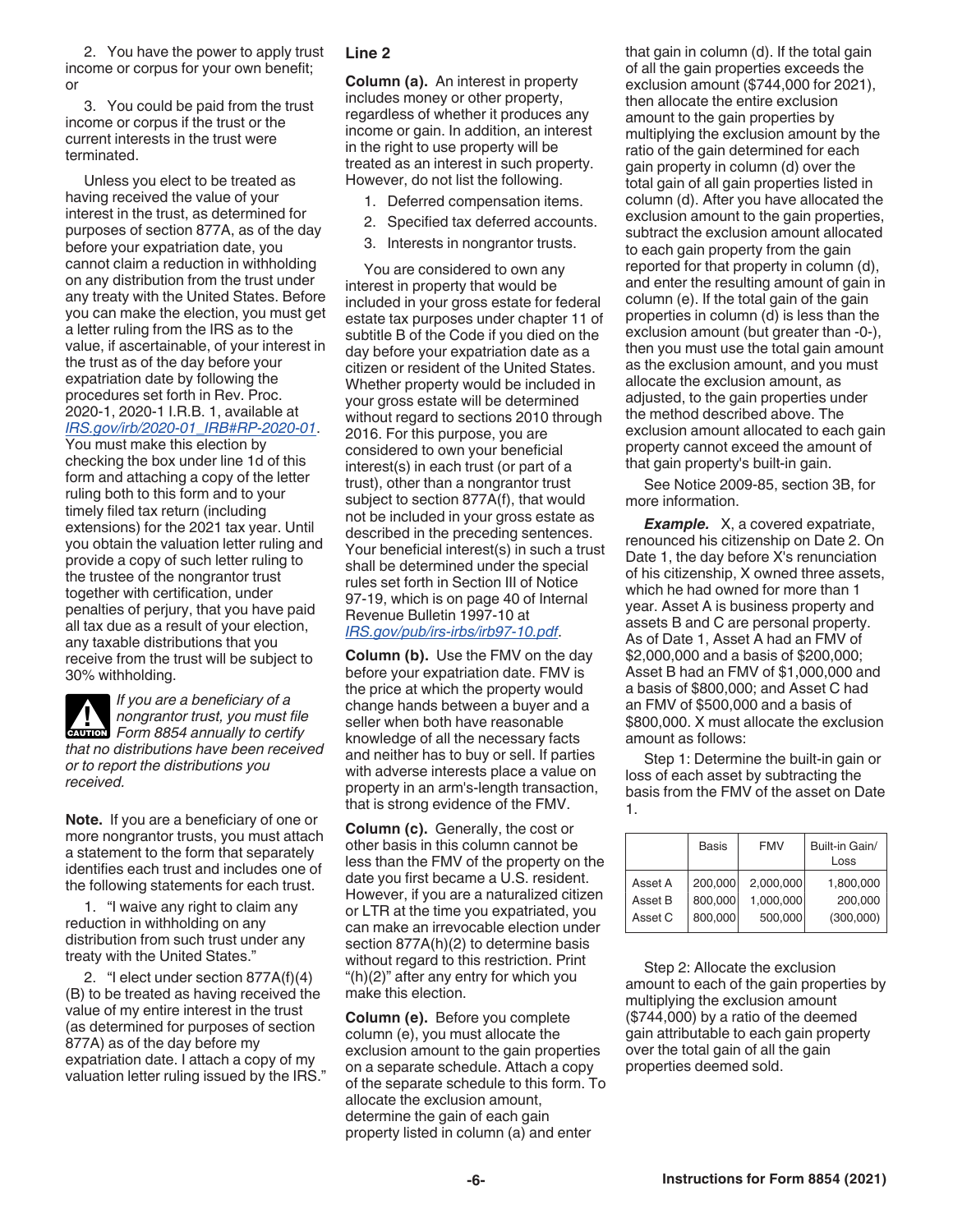#### **Asset A**

1,800,000  $\times$  744,000 = 669,600 2,000,000

#### **Asset B**

 200,000  $\overline{2,000,000}$  × 744,000 = 74,400

Step 3: Figure the final amount of deemed gain on each asset by subtracting the exclusion amount allocated to each asset.

Asset A: 1,800,000 − 669,600 = 1,130,400 Asset B: 200,000 − 74,400 = 125,600

**Column (f).** Complete this column in order to list the schedule or form on which you reported the deemed sale of each property listed in column (a) (for example, Form 4797 or Form 8949).

**Column (g).** Complete this column only for those properties for which you are electing to defer the payment of tax. First, complete Section D to line 4. On a separate attachment, allocate the amount of tax eligible for deferral among all gain properties listed on line 2. The tax attributable to a particular property is determined by multiplying the amount on Section D, line 4, by the ratio of the gain for that property entered on line 2, column (e), over the total amount of gain of all gain properties on line 4, column (e). On line 2, column (g), enter the tax attributable to each property for which you are electing to defer tax. Then, enter the total deferred tax for those properties from line 4, column (g), on Section D, line 5.

**Example.** Line 2 lists four assets, each resulting in a deemed gain in column (d). The amount of tax eligible for deferral on Section D, line 4, is \$575,000. You must go back to line 2, column (g), to allocate the deferred tax among the individual properties.



*You must attach a computation to show how you figured the tax*  to show how you figured the action of the two attributable to each property.

See *Section D—Deferral of Tax*, later, and Notice 2009-85, section 3E, for more information on deferring the payment of tax.

**Note.** The address listed in section 3E of Notice 2009-85 for mailing your tax deferral agreement is no longer valid. See *Procedure for requesting a deferral*  *of the payment of tax*, later, for the correct address.

**Reporting gain or loss.** You must report and recognize the gain (or loss) of each property reported in Section C, line 2, column (a), on the relevant form or schedule of your Form 1040 or 1040-SR for the part of the year that includes the day before your expatriation date. The return to which you attach your form or schedule will depend on your status at the end of the year. See chapter 1 of Pub. 519 to determine which form you should file. The gain from column (e) or loss from column (d) attributable to each property is reported in the same manner as if the property had actually been sold. For example, gain recognized from the deemed sale of a rental property that has been depreciated is reported on Form 4797 as if it had been sold. Gain recognized from the deemed sale of personal property (such as stock or a personal residence) is reported on Form 8949 as if it had been sold. Capital gain retains its character as capital gain; ordinary gain retains its character as ordinary income.

#### **Section D—Deferral of Tax**

If you expatriated in 2021, and you chose to enter into a tax deferral agreement with the IRS with respect to assets subject to the mark-to-market rules of section 877A, use lines 2 through 5 of Section D to figure the amount of tax you can defer. Before completing lines 2 through 5 of Section D, you must fill out two hypothetical individual income tax returns using Form 1040 or 1040-SR. The first return includes all income, including the section 877A(a) gain and loss. The second return includes all income except the section 877A(a) gain and loss. Attach both hypothetical returns to this Form 8854.

#### **Line 1**

If you aren't electing to defer the payment of tax on the gain reported in Section C, line 2, column (e), report on the appropriate income tax return schedule or form the gain amount attributable to each particular property as listed in Section C, line 2, column (e), and report the loss amount attributable to each particular property as listed in Section C, line 2, column (d). If you are electing to defer tax, go to line 2.

#### **Line 2**

Enter on line 2 the amount of tax on line 24 of the first return, which includes all income, including the section 877A(a) gain and loss.

#### **Line 3**

Enter on line 3 the amount of tax on line 24 of the second return, which includes all income except the section 877A(a) gain and loss.

#### **Line 5**

This is the amount of tax you elect to defer. If you are deferring tax on all properties, enter the amount from line 4. If you are electing deferral on only certain properties, go to Section C, line 2, column (g), to show how much deferred tax is allocated to each property. Attach a computation.

**Procedure for requesting a deferral of the payment of tax.** In order to defer any part of the mark-to-market tax, you must enter into a tax deferral agreement with the IRS and provide adequate security. Notice 2009-85 contains a sample agreement (Appendix A). Adequate security can be either:

1. A bond that is furnished to, and accepted by, the IRS, that is conditioned on the payment of tax (and interest thereon), and that meets the requirements of section 6325; or

2. Another form of security (including letters of credit) that is acceptable to the IRS.

You must contact the following office in order to make the appropriate arrangements for providing security.

> Internal Revenue Service SBSE Advisory Office 7850 SW 6th Court Mail Stop 5780 Plantation, FL 33324-3202 Telephone: 954-991-4455

You must send your original tax deferral agreement request, marked "Original," with your Form 8854 for the year that includes your expatriation date to:

> Internal Revenue Service 3651 S IH35 MS 4301AUSC Austin, TX 78741

If you are required to file a Form 1040, 1040-SR, or 1040-NR for the year that includes your expatriation date, also attach a copy of the tax deferral agreement request, marked "Copy," to the Form 8854 that you include with your tax return.